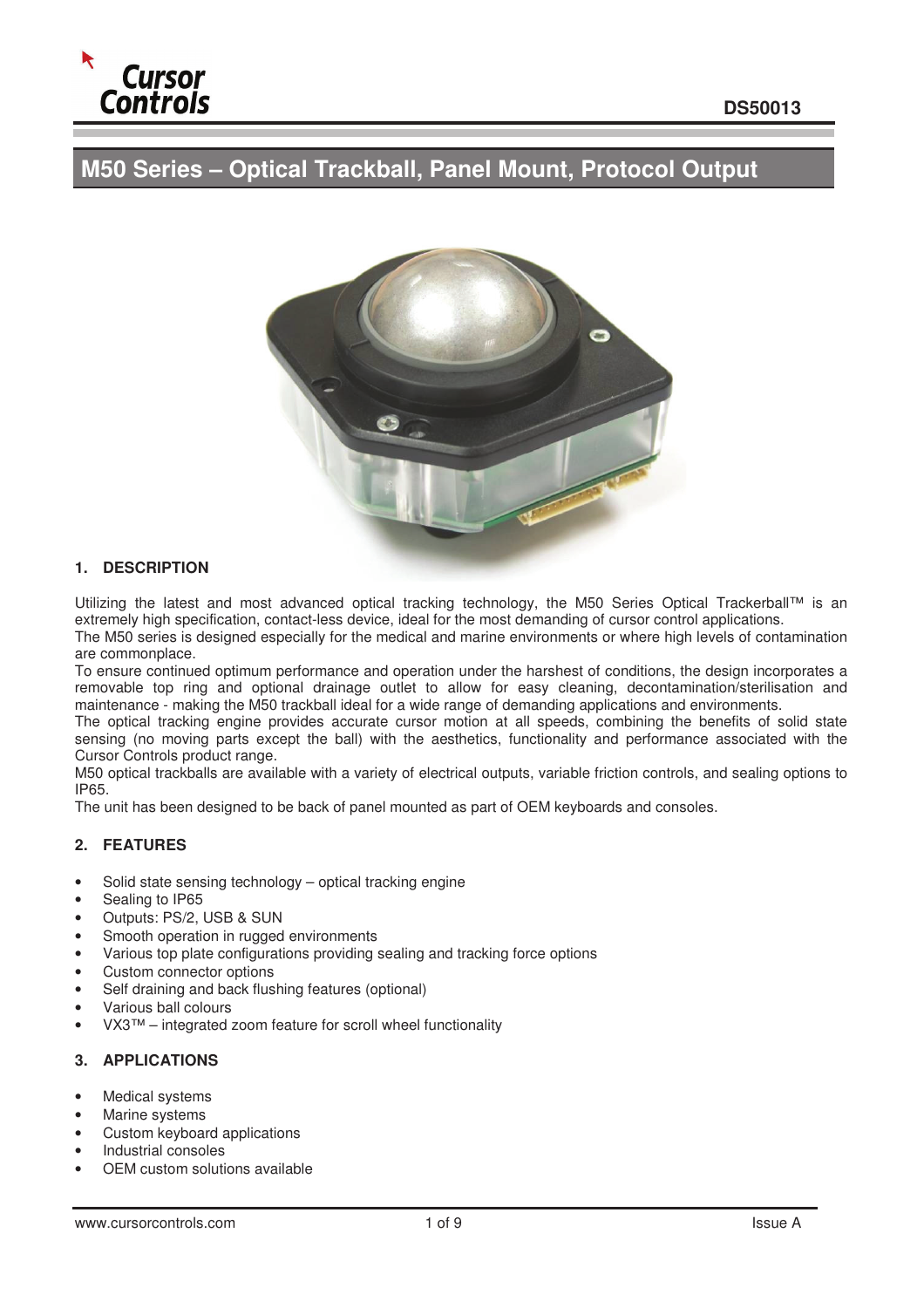

## **7. DIMENSION DRAWING**



Dimensional drawing specifies factory default orientation.

All dimensions are in mm unless otherwise stated.

Tolerances +/- 0.2mm unless otherwise stated

Please note that an IGES model is available on request. Please contact your local sales office for more information.